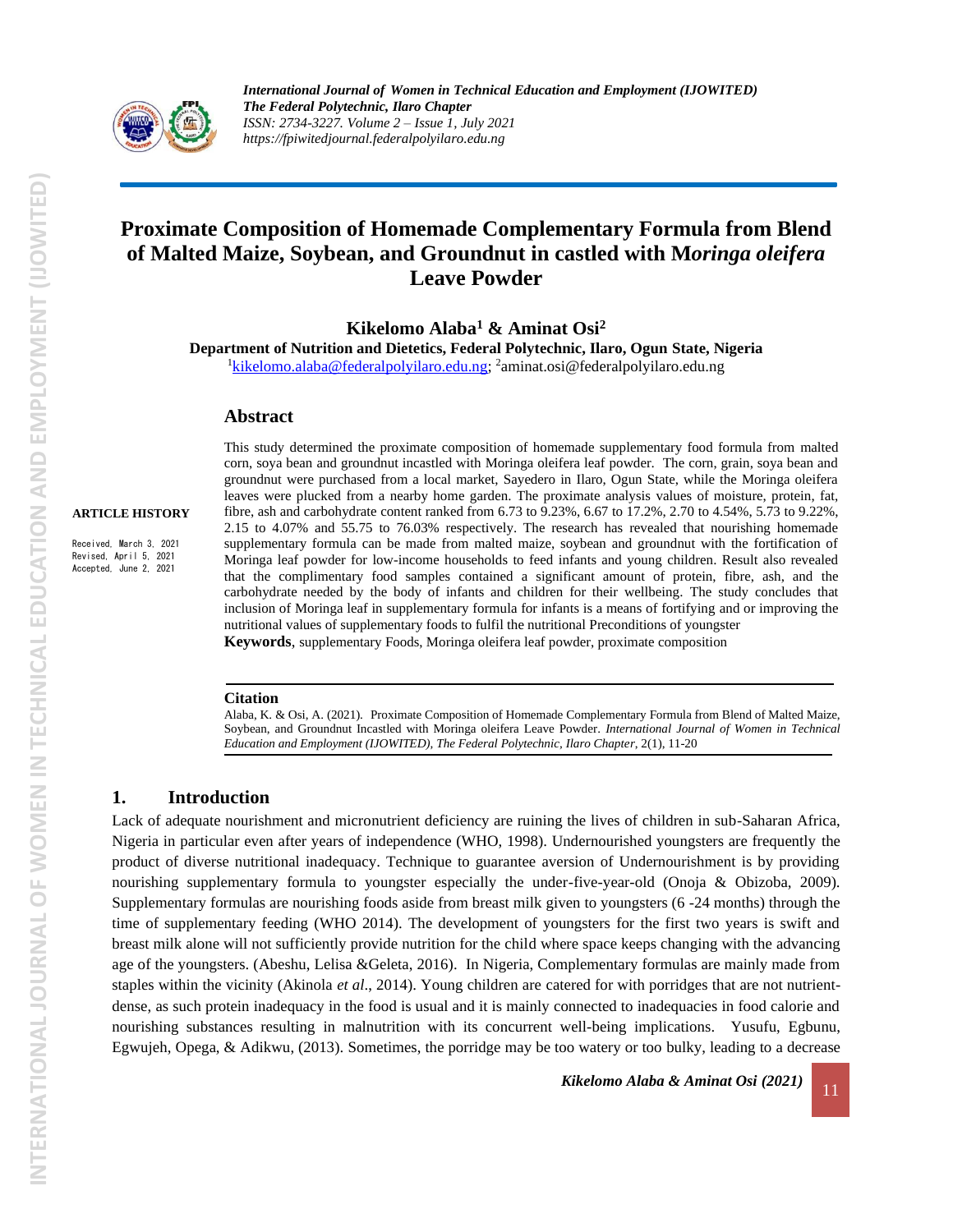

in nutrient consumption (Yusufu *et al.*, 2013). Poor feeding at the time of complementary feeding results in an unhealthful state and infant being susceptible to death as well as delayed mental development (Makinde & Ladipo, 2012).

The critical time that a child develops undernutrition corresponds with the age of initiation of supplementary foods, which are mostly not nutritious. There is a need to feed the youngsters with supplementary foods that are nutritious, adequate, and palatable.

Homemade complementary formula in the third world nations are of minute nutriment and depicts minute protein and high-calorie since they are typically made from cereals. The protein constituent of cereals frequently used is of the low attribute, short of vital amino acids which are essential for the development of youngsters. For instance, corn porridge or *koko* has been intertwined in the cause of malnourishment in youngsters through the supplementary era (Solomon, 2005). This nutrient insufficiency can be averted through different methods, part of which is enrichment or fortification with *Moringa olifera* leaf powder

To produce nutrient sufficient and palatable supplementary food, it is significant to have sustenance blends or diversification of sustenance that meet the nutrient requirements of the youngsters. Therefore, to avert youngster's malnutrition and its accompanied health predicaments, supplementary foods made from corn, soya bean, groundnut and *Moringa oleifera* leaf powder can greatly increase their protein attribute and nourishing constituent, with small or no hike in the cost price hence necessitates this study.

# **2. Materials and Methods**

The maize grain, soybean and groundnut used in this study were purchased from Sayedero market, in Ilaro, Ogun State, while the Moringa oleifera leaves were plucked from a nearby home garden. The maize grain and soybean were first sorted out to remove foreign bodies and impurities, after which it was cleaned in portable water and packed in sterile polythene bag and later taken to the Food Processing Laboratory, The Federal Polytechnic Ilaro, for further processing before proximate analysis*.*

#### **Sample Preparation**

#### *Production of Soybean Flour*

About one (1kg) soybean grain was sorted out to remove foreign bodies and impurities. The sorted beans were washed, steeped n water for 3hours, peeled and boiled for 15 minutes, oven-dried at 80<sup>0</sup>C for 24hours and baked until golden brown for 30minutes. The procedure of Omueti, Otegbayo , Jaiyeola, &Afolabi, (2009) was espoused for the production of soya bean flour with slight moderation. The roasted grist was oven-dried at  $60^{\circ}$ C for some minutes, pulverized and sifts to a fine powder. The powder was wrapped up with sterile polyethylene bags for further investigation.

#### *Production of maize Flour*

Maize flour was prepared with a slight modification of the method described by Abasiekong, Akobundu, & Oti, (2010). One (1kg) of corn grain which has been sorted out to remove foreign bodies and impurities discarded was soaked in 3.5 litres of potable water in a container and stored at normal temperature ( $29\pm20^{\circ}$ C) for a day with a removing of water every 6 hours to avert souring. The grist was washed severally and put on a damped jute bag,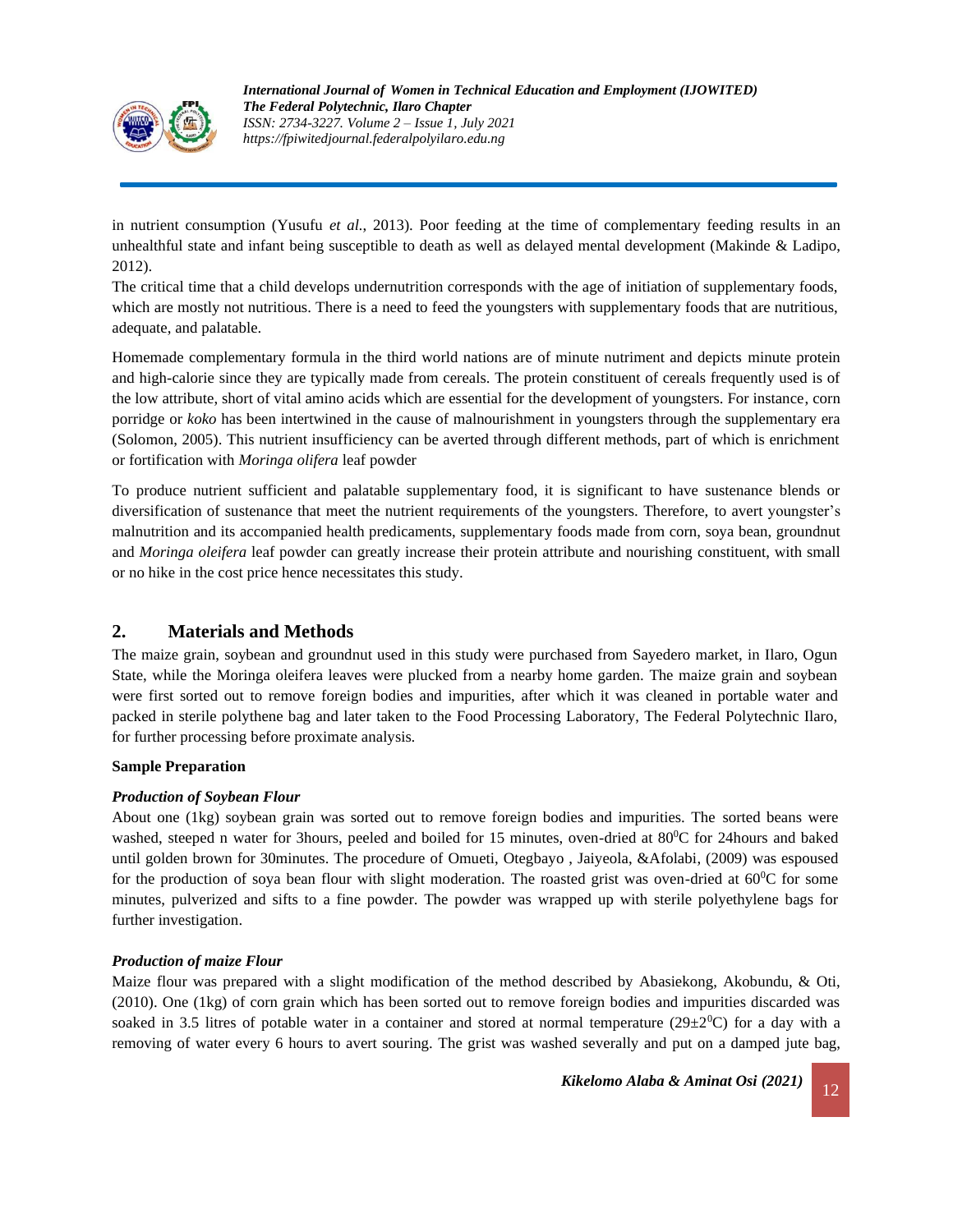

cover with a polyethylene bag and leave for 24h to quicken germination. The grist was quietly spread on the jute bag and allowed to sprout at room temperature  $(29\pm20^{\circ}\text{C})$  and relative humidity of 95% for 120hours. Meanwhile, the grist was wet at intervals of 10hours to fast-track sprouting. The non-sprouted grist was removed. The germinated grist was spread out on trays and dried in a cabinet dryer (Model HR 6200, UK) at 60<sup>0</sup>C for 20hours with occasional stirring of the grits at intervals of 30 min to ensure even drying. The dried malted grits were blown to take away the rots and sprouts. The corn malts were pulverized in an attrition mill and sift through a 500 micron mesh sieve. Maize powder that was gotten was packed in an airtight container, tagged and kept until needed for further use.

### *Production of Moringa oleifera leaf powder*

*Moringa oleifera* leaf powder was made using a moderation of the procedure reported by Gernah and Sengev (2011). *Moringa* leaves were rinsed in potable water containing 5% Sodium chloride. *Moringa* leaves were dried indoor at ambient condition for four (4) days, pulverized and sifts to a fine powder with a fine sieve (500μm). The resulting flour was packaged and stored in airtight receptacle at ambient temperature.

### *Production of Groundnut flour*

Groundnut powder was made using the procedure reported described by Gernah, Ariahu and Ingbian (2012), groundnut was cleaned in potable water and air-dried for some hours. The groundnut was grilled in an oven at 7<sup>0</sup>C for 30 minutes and the peel was gotten rid of to get evenly brown roasted groundnuts. Groundnut powder was obtained by grinding the roasted groundnut in a 1.5L Solitaire mixer grinder (VTCL Heavy Duty 750 watts) into a smooth powder. The milled (product) was passed through hydraulic screw pressing and the oil was allowed to drain from the mill to get a powdering form of hot silky groundnut.

#### *Food Product and Diet Formulation*

Corn, soya bean and groundnut flour were grinded in a proportion of 60,30,10 this proportion was brought to light based on their protein constituent through material balancing (Smith, 2003) to give 16 g protein/100g food as suggested by the protein advisory group for infant diets, as reported by Solomon (2005). The formulations were homogenized using a VTCL Heavy Duty grinder and portioned into four parts each. While benchmark A (60,30,10) was used unfortified, Sample B (50,30,15,5), Sample C (45,25,20,10) and Sample D (40,20,25,15) were enriched with 5% (125 g), 10% (250g) and 15% (375g) of Moringa oleifera powder. The diets were neatly wrapped and stored in 500 ml plastic containers with fitting lids at normal condition.

## **3. Results**

Table 1: Proximate Composition of Complementary Foods Samples Produced

| Samples       | Moisture<br>$(\%)$           | Fat<br>$(\% )$             | Ash<br>(% )                | Fibre<br>$(\%)$              | Protein<br>$(\% )$         | Carbohydrate<br>(% )          |
|---------------|------------------------------|----------------------------|----------------------------|------------------------------|----------------------------|-------------------------------|
| A             | $6.73 \pm 0.47^b$            | $2.70+0.04b$               | $2.15 \pm 0.03^b$          | $5.73 \pm 0.07$ <sup>a</sup> | $6.67 \pm 0.07^b$          | $76.03 \pm 0.24$ <sup>a</sup> |
| B             | $9.29 \pm 0.87$ <sup>a</sup> | $2.76 \pm 0.06^b$          | $2.30+0.05b$               | $5.98 \pm 0.07$ <sup>a</sup> | $10.4 + 0.07$ <sup>a</sup> | $69.28 \pm 0.60^a$            |
| $\mathcal{C}$ | $8.15 \pm 0.21$ <sup>a</sup> | $4.20 \pm 0.03^{\text{a}}$ | $3.92 \pm 0.03^{\text{a}}$ | $9.23 \pm 0.03$ <sup>a</sup> | $14.3 \pm 0.02^{\text{a}}$ | $60.23 \pm 0.07$ <sup>a</sup> |

*Kikelomo Alaba & Aminat Osi* (2021) 13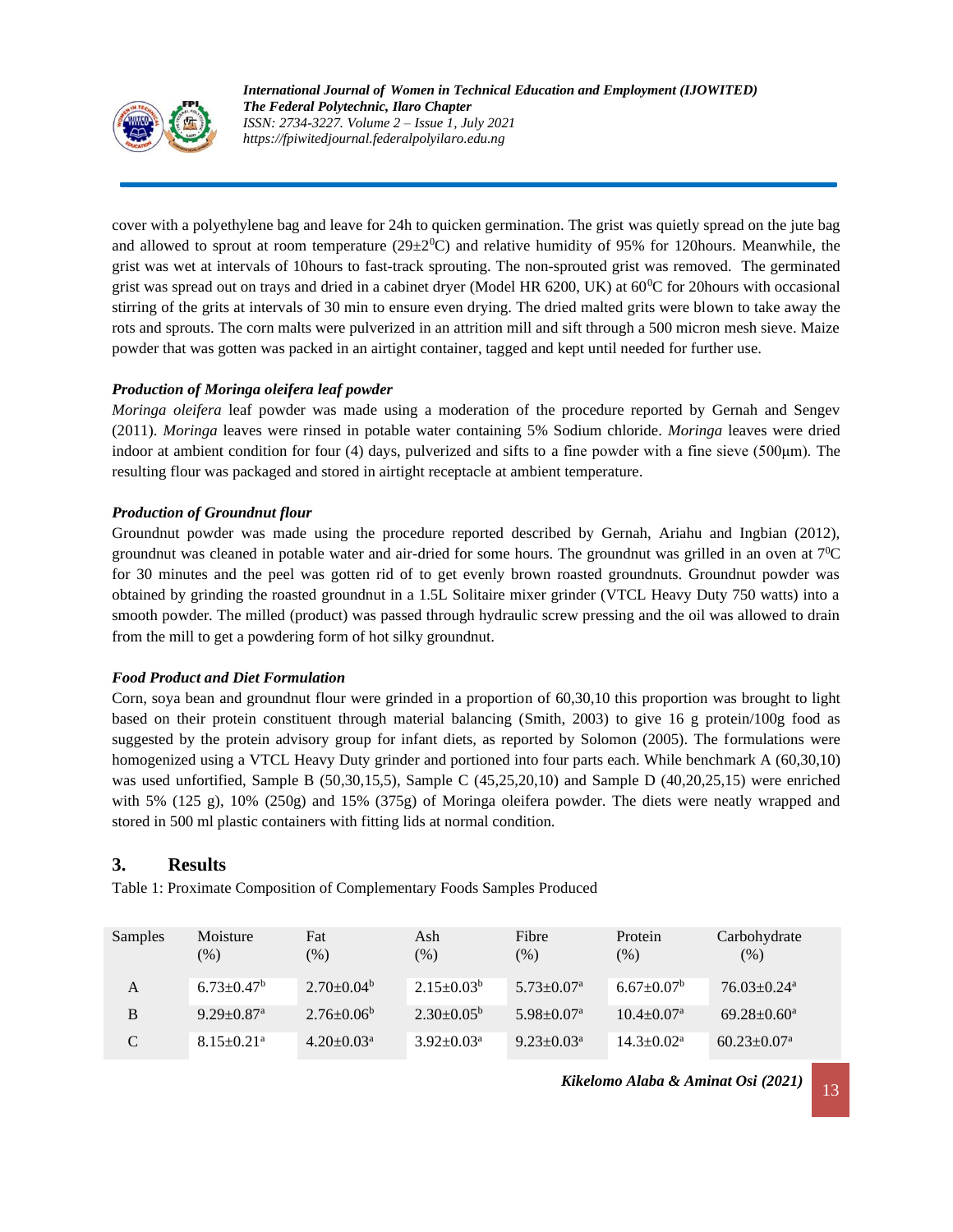

|  | $9.23 \pm 0.40^a$ $4.54 \pm 0.03^a$ |  | <sup>9</sup> 4.07±0.06 <sup>a</sup> 9.22±0.05 <sup>a</sup> 17.2±0.05 <sup>a</sup> 55.75±0.19 <sup>b</sup> |
|--|-------------------------------------|--|-----------------------------------------------------------------------------------------------------------|

Value of triplicate mean  $\pm$  standard deviation determination with the significant difference in (p<0.05). Samples with different superscripts within the same column were significantly different (p<0.05).

| KEY.                 |                                                                        |
|----------------------|------------------------------------------------------------------------|
| Sample A (Benchmark) | 60% maize, 30% soybean and 10% peanut                                  |
| Sample B             | 50% maize, 30% soybean, 15% peanut and 5% <i>Moringa</i> leave powder  |
| Sample C             | 45% maize, 25% soybean, 20% peanut and 10% Moringa leave powder        |
| Sample D             | 40% maize, 20% soybean, 25% peanut and 15% <i>Moringa</i> leave powder |



Figure 1, Flowchart for the Production of Soybean Flour (Omueti, Otegbayo, Jaiyeola, & Afolabi (2009)

Figure 2, Flowchart for the Production of Malted Maize Flour (Abasiekong, Akobundu, & Qti, (2010)

*Kikelomo Alaba & Aminat Osi* (2021) 14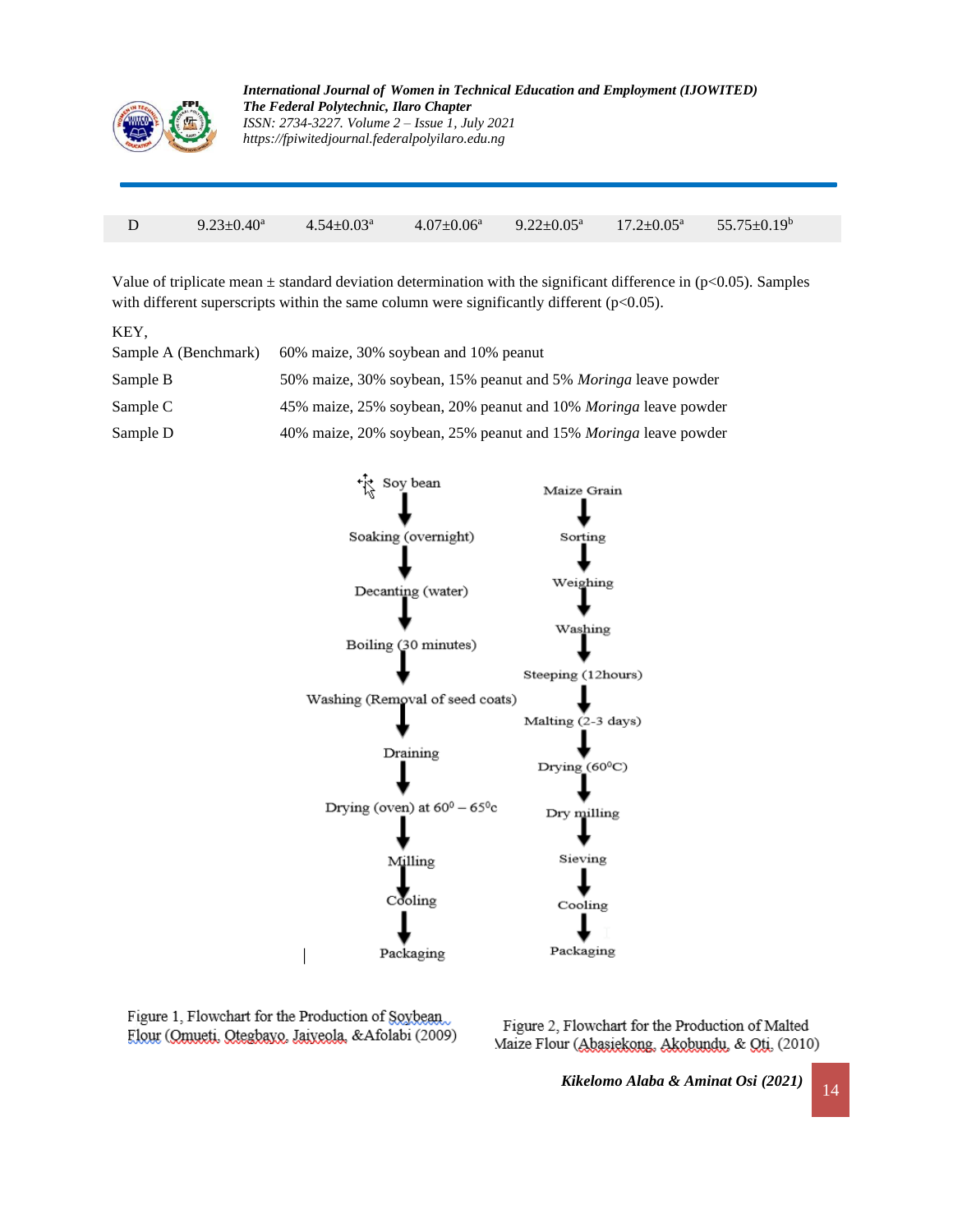

*International Journal of Women in Technical Education and Employment (IJOWITED) The Federal Polytechnic, Ilaro Chapter ISSN: 2734-3227. Volume 2 – Issue 1, July 2021 https://fpiwitedjournal.federalpolyilaro.edu.ng*



Figure 3, Flowchart for the Production of Figure 4, Flowchart for the Production of Groundnut Moringa leaf powder. Flour (Gernah, Ariahu and Ingbian (2012)

#### **4. Discussion**

This study determined the proximate composition of complementary foods derived from malted maize, soybeans and groundnut incastled with *Moringa oleifera* leaf powder as indicated in Table1. A significant difference was observed in protein, ash, moisture and carbohydrate constituent of the samples. Moisture constituent of food samples ranked from 6.73to 9.29%. The control sample (60% maize, 30% soybean and 10% peanut) had the highest moisture content while, sample D (40% maize, 20% soybean, 25% peanut and 15% *Moringa* leave powder) had the lowest moisture content. Moisture content indicates the presence of water in many foods. The rise in moisture constituent of the samples can lead to a decrease in energy and nutrient densities of complementary formula. The result of the moisture content derived in this study concords with a moisture content of complementary formula made from corn, soya bean and *Moringa* leaves reported by Gebrezgi (2018) with the moisture content ranging from 6.71 to 8.90%. The moisture content of the grinded formula is within the boundary of FAO/WHO suggested value  $\left($  <10%), which increased from 6.73% in the benchmark (sample A or control) to 9.23% in Sample D (40% maize, 20% soybean, 25% peanut and 15% *Moringa* leave powder). Moisture indicates terms of the viscosity and microbial attribute of food (Makinde &Ladipo, 2012). A supplementary formula should be spared of impurities that might predispose youngsters to infection. Olaoye, Onilude & Idowu (2006) noted that reduced moisture constituent in food tends to avert complementary formula from microbial impurities and to extend shelf life.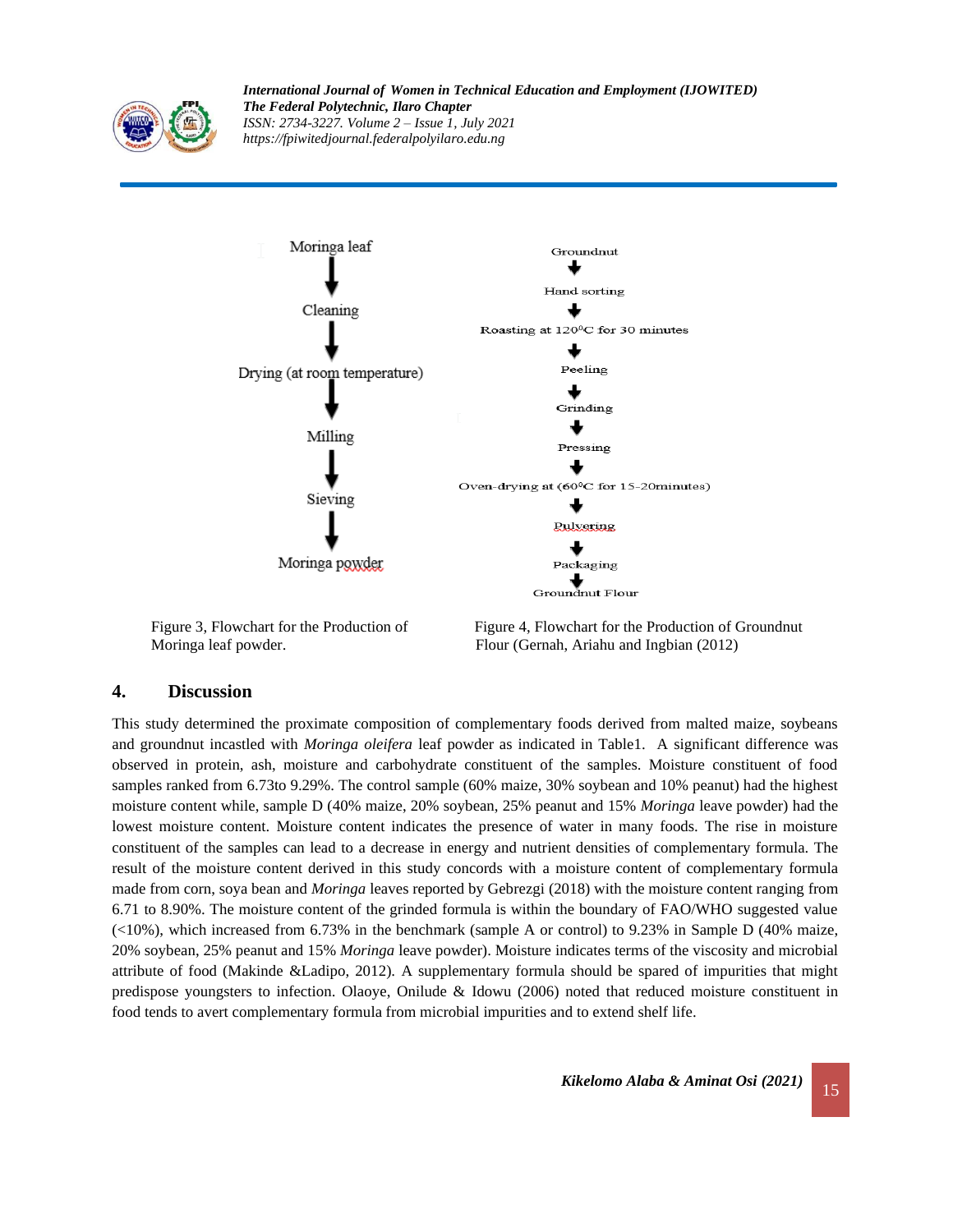

Protein constituent of the complementary foods ranked from 6.67to 17.2%. Sample D made from 40% maize, 20% soybean, 25% peanut and 15% *Moringa* leave powder had the highest protein content while, sample A (60% maize, 30% soybean and 10% peanut) had the least protein content. There was a significant hike in protein constituent with accelerating level of *Moringa* leaf powder from 6.67 % in benchmark to 17.2% in sample D. This results from the addition effect brought about by the high protein constituent of *Moringa* leaf powder. Abraham, Joseph & Dick (2013) noted that *Moringa* leaf flour can hike the protein constituent in bread made from wheat flour, soya bean flour and *Moringa olifera* leaf flour. The protein constituent of formulated samples corroborates the protein content of 6.59 to 16.93% reported by Nwosu,Nmam,Ibeziako & Maduforo (2014) in their study. The protein content in sample D is in line with the recommendations of FAO/WHO (16.7%).

Proteins are important components that aid the body to make up new tissues. They are vital at the time of growth, pregnancy and when recuperating from wounds. It is therefore advocated that youngsters eat about 16 g of protein daily Shiriki, Igyor and Gernah (2015). A 100 g meal of the formulated food will therefore meet over 100% of children protein requirements.

Also, the fat constituent of the supplementary formula ranked from 2.70 to 4.54%. Sample D had the greatest fat constituent while the benchmark had the least fat content. The fat content of the grinded formula is proportionately greater than the benchmark, though, the fat content of all the samples is beneath the stipulated dietary allowance by FAO/WHO (>6%). Dietary fat gives calorie, indispensable fatty acids act as fat-soluble vitamins carrier and sponsors delectability of food (Makinde & Ladipo, 2012). It was observed that only complementary food formulated with 40% maize, 20% soybean, 25% peanut and 15% *Moringa* leave powder falls within 4.5% to 10.99% fat in complementary formula made from grist, soya bean and *Moringa* leaves reported by Gebrezgi (2018). Abraham, et al., (2013), gave a larger fat constituent in his grist –soya bean-*Moringa* bread as the level of *Moringa* leaf flour build up in the mix. Fat is essential in the diet of youngsters as it gives greater calorie density and eases the assimilation of fat-soluble vitamins. It also gives indispensable fatty acids like omega-3 and omega-6 polyunsaturated fatty acids (PUFA'S) needed for proper neural development youngsters (Igyor, Yusufu&Senger, 2011).

However, crude fibre constituent ranged from 5.73 to 9.22%. Sample D had the greatest fibre constituent and the control sample (60% maize, 30% soybean and 10% peanut) had the least fibre constituent. The fibre content of the formulated supplementary formula hiked with the addition of *moringa* leaves flour. Nevertheless, crude fibre does not add nutriment to the body; it gives bulk in the diet without added calories to food and eases bowel movements thus averting many gastrointestinal diseases in man by keeping the digestive system healthy Shiriki*et al*., (2015). The fibre content in complementary foods reported in this study falls within the range of 2.96 to 11.12% of fibre content in complementary foods produced by Shiriki*et al*., (2015).

Notwithstanding, fibre is part of the non-vitality providing nutrients, it aids nitrogen utilization and assimilation of some nutriment (Michaelsen, Weaver, Branca& Robertson, 2000). The crude fibre of all the samples was in the approved limit for food of not more than 5g dietary fibre per 100g dry matter (FAO/WHO, 2014) and would add to the gastrointestinal tract and cardiovascular well-being. However, uttermost mindfulness should be given to supplementary formula made for youngsters since their body system is immature to process high fibre content. Fibre may influence the order of assimilation of diverse nutriments of importance in foods with low nutrients constituent (Asma, Babiker& El-Tinay, 2006).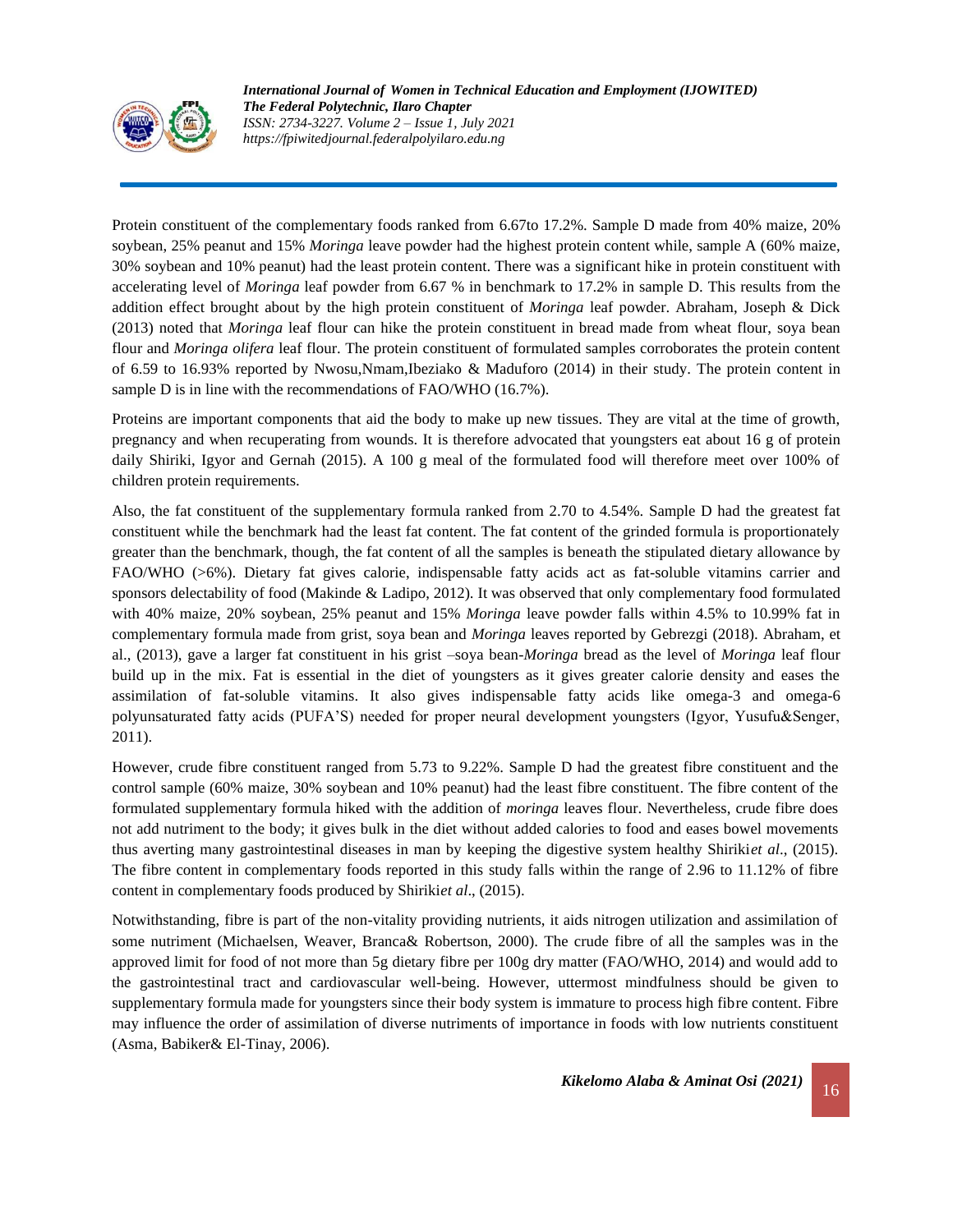

The ash constituent of the complementary formula ranked from 2.15to 4.07% with sample D having the greatest ash constituent and sample A had the least ash constituent. The ash constituent of food is an indication of mineral constituents of the food (Fusuan, Fawale, Enwerem, Uche & Ayodele (2017). The ash constituent gotten in this research is greater than the value of ash constituent (0.56-2.00%) in supplementary formula made from fermented corn, soya bean and carrot flours reported by Barber, Obinna-Echem & Ogburia (2017). The greater the ash constituent the more the mineral content of the food.

However, the carbohydrate content ranged from 55.75to 76.03% with the benchmark sample having the greatest carbohydrate constituent and sample D had the least carbohydrate content. There was a significant reduction in carbohydrate content from 76.03% in the benchmark sample to 55.75% in sample D. As the level of *Moringa* leaf powder inclusion hiked, the carbohydrate constituent reduced. The margin was seen as a result of the low carbohydrate constituent in *Moringa* leaf flour. This finding is akin to discoveries by Shiriki *et al*., (2015), who reported a decline in carbohydrate constituent of the complementary formula samples with an increased substitution level of *Moringa* leaf to 38.50%. Carbohydrates give heat and calorie to all body processes. Inadequate carbohydrate consumption can make the body convert protein and body fat to manufacture needed vitality, thus causing exhaustion of body tissues (Gordon, 2009).

Elevated carbohydrate constituent of foods seen in the research is nutriment adequate as youngsters need strength to do their strenuous metabolic activities as growth continues (Ibironke, Fashakin & Ige, 2004).

# **5. Conclusion**

The research has revealed that nutriment adequate homemade supplementary formula can be made from malted maize, soybean and groundnut with the fortification of Moringa leaf powder for low-income households to feed infants and young children. However, this study found out that complementary food sample made from 40% sprouted maize, 20% soybean, 25% peanut and 15% Moringa leave powder contains high proximate composition compared to the other samples.

# **References**

- Abasiekong, K., Akobundu, E., &Oti, E. (2010). Chemical, Sensory and Biological Evaluation of Maize-Bambara Groundnut based Complementary Foods. *Nigerian, Journal of Food Science and Technology*, *28*(2),25-31*.*
- Abeshu, M., Lelisa, A., & Geleta, B. (2016). Complementary Feeding, Review of Recommendations, Feeding Practices, and Adequacy of Homemade Complementary Food Preparations in Developing Countries – Lessons from Ethiopia. *Front. Nutrition*, *3*(4),2-10
- Abraham, I., Joseph, O., & Dick, I. (2013). Effect of Moringaoleifera Leaf Powder Supplementation on Some Quality Characteristics of Wheat Bread*. Journal of Food and Nutrition Sciences*, *4*,270–275.
- Adenuga, W. (2010). Nutritional and Sensory Profiles of Sweet Potato based Infant Weaning Food Fortified with Cowpea and Peanut. *Journal of Food Technology*, *8*(5),223-228.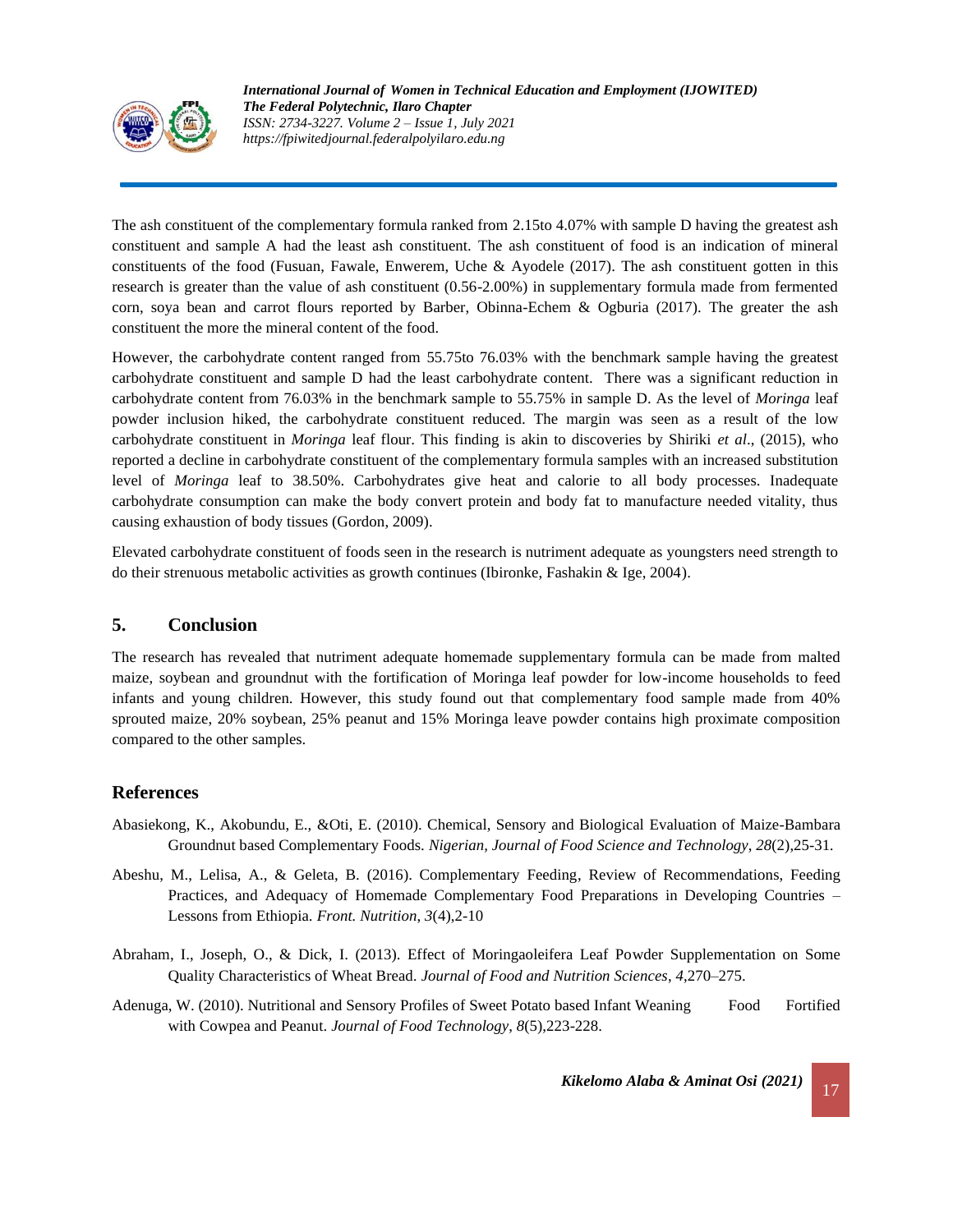

- Akinola, O., Opreh,,O., & Hammed, I. (2014). Formulation of local Ingredient-Based Complementary Food in South-west Nigeria. *Journal of Nursing and Health Science*, *3*,57-61.
- Asma, M., Babiker, E.,& Tinay, A. (2006). Development of Weaning Food from Maize Supplemented with Legumes and Oilseeds. *Food and Nutrition Bulletin, 27*(1),26-27.
- Barber, L., Obinna, P., & Ogburia, E. (2017). Proximate Composition, Micronutrient and Sensory Properties of Complementary Food Formulated from Fermented Maize, Soybean and Carrot Flours. *Sky Journal of Food Science*, *6*(3),033-039.
- Fusuan,, T., Fawale, S., Enwerem, D., Uche, N., &Ayodele, E. (2017). Physicochemical, Functional and Economic Analysis of Complementary Food from Cereal, Oil Seed and Animal Polypeptide. *International Food Research Journal*, *24*(1), 275-283.
- Gebrezgi, D. (2019). Proximate Composition of Complementary Food Prepared from Maize (*Zeamays*), soybean (*Glycine max*) and *Moringa* leaves in Tigray, Ethiopia*. Cogent Food and Agriculture, 5,2-10*.
- Gernah, D., &Sengev, A. (2011). Effect of Processing on Some Chemical Properties of the Leaves of the Drumstick Tree (*Moringaoleifera*). *Nigerian Food Journal*, *29*,70-77.
- Gernah, D., Ariahu, C., & Ingbian, E. (2012). Nutritional and Sensory Evaluation of Food Formulations from Malted and fermented Maize (*Zea mays* L.) Fortified with Defatted Sesame (*Sesamunindicum* L.) Flour. *African Journal of Food Agriculture*, *Nutrition and Development*, *12*,6614-6631.
- Gordon, M.W. (2009). Perspectives in Nutrition. (4th ed.). McGraw Hill, New York, 75- 372.
- Ibironke, S., Fashakin, J.,,&Ige, M. (2004). Nutritional Quality of Animal Polypeptide (Crayfish) Formulated into Complementary Foods. *American Journal of Food and Nutrition*, *2*(3),39-42*.*
- Igyor, M., Yusufu, P.,&Senger, I. (2011). Functional and Sensory Properties of Fermented Fura Powder Supplemented with Soy. *Nigerian Journal of Food Science and Technology*, 29,113*-121.*
- Makinde, F., &Ladipo, A., (2012). Physico-chemical and Microbial Quality of Sorghum based Complementary Food Enriched with Soybean (Glycine max) and Sesame (*Sesamumindicum*). *Journal of Food Technology*, *10*(2),46–49.
- Shiriki, D., Igyor, M., &Gernah, D. (2015). Nutritional Evaluation of Complementary Food Formulations from Maize, Soybean and Peanut Fortified with *Moringaoleifera*Leaf Powder. *Food and Nutrition Sciences*, *6*, 494-500
- Michaelsen, K., Weaver, L., Branca, F., & Robertson, A. (2000). Feeding and Nutrition in Infants and Young Children Guidelines for the WHO European Region, with emphasis on the former Soviet countries. WHO Regional Publications, European Series, 87,45-80.
- Nnam, N.M. (2012). Comparison of the Protein Nutritional Value of Food Blends based on Sorghum, Bambara Groundnut and Sweet Potatoes. *Journal of Food Sciences and Nutrition*, *52*,25-29.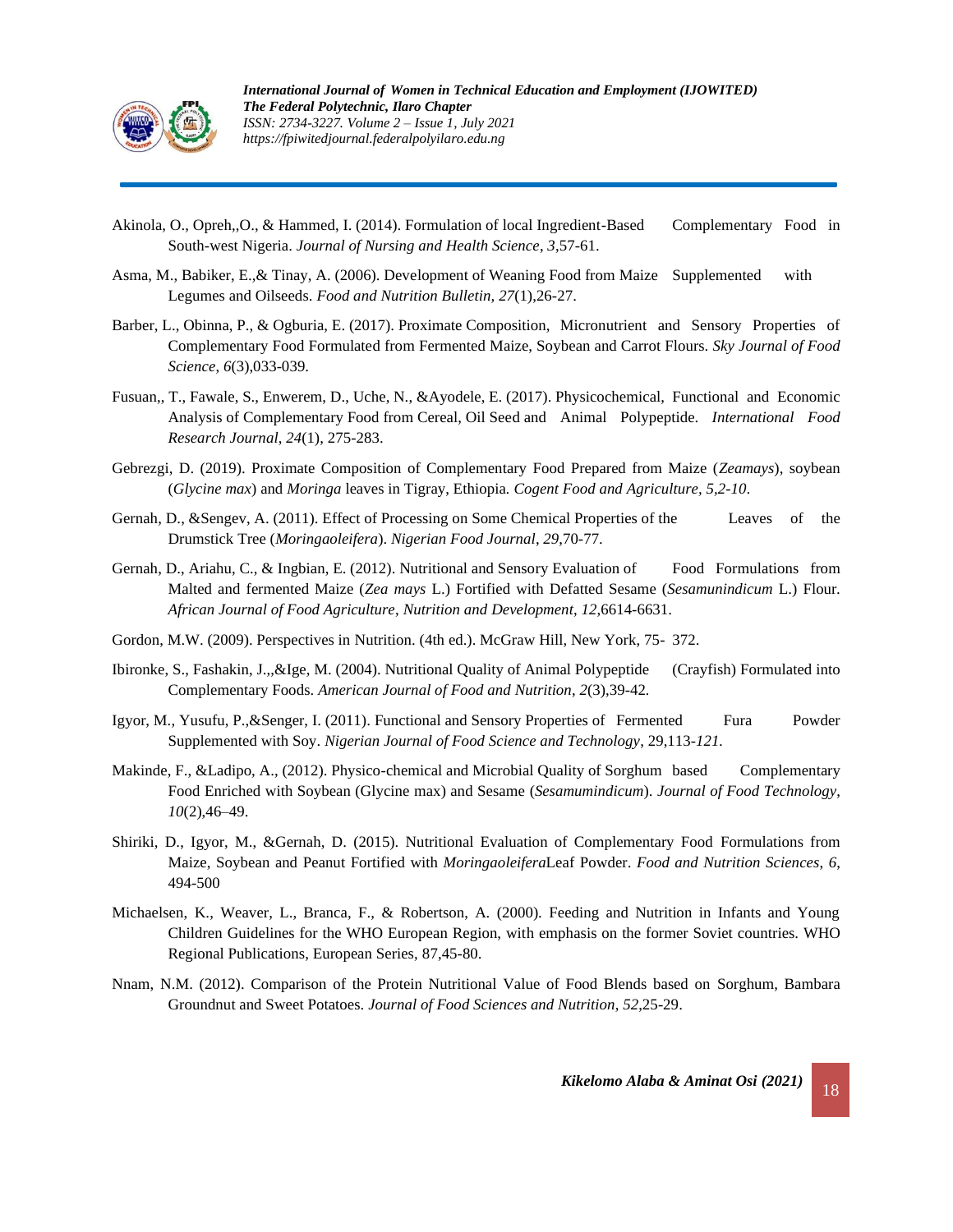

- Olaoye, O., Onilude, A., &Idowu, O. (2006). Quality Characteristics of Bread produced from Composite Flours of Wheat, Plantain and Soybeans. *African Journal of Biotechnology*, *5*(11),1102–1106.
- Omueti, O., Otegbayo, O., Jaiyeola, O., &Afolabi, O. (2009). Functional Properties of Complementary Diets Developed from Soybean (*Glycine Max*), Groundnut (*Arachis hypogea*)and crayfish (*MacrobrachiumSpp*). *[Electronic Journal of Environmental, Agricultural and Food Chemistry](https://www.researchgate.net/journal/Electronic-Journal-of-Environmental-Agricultural-and-Food-Chemistry-1579-4377)*, *8*(8),563-573.
- Onoja, U.,& Obizoba, I(2009). Nutrient Composition and Organoleptic Attributes of Gruel based on Fermented Cereal, Legume, Tuber and Root Flour. *Journal of Tropical Agricultural Food Environment*, *8*,162-168.
- Solomon, M. (2005). Nutritive Value of Three Potential Complementary Foods based on Cereals and Legumes. *Africa Journal of Food Agriculture and Nutrition Development*, 5,1–14.
- WHO Program of nutrition. (1998). Complementary Feeding of Young Children in Developing Countries, A Review of Current Scientific Knowledge.http,//apps.who.int/iris/ handle/10665/65932.
- Yusufu, P., Egbunu, F., Egwujeh, S., Opega, G., &Adikwu, M. (2013). Evaluation of Complementary Food Prepared from Sorghum, African Yam Bean (*Sphenostylisstenocarpa*) and Mango Mesocarp Flour Blends. Pakistani *Journal of Nutrition,*12,205-208.